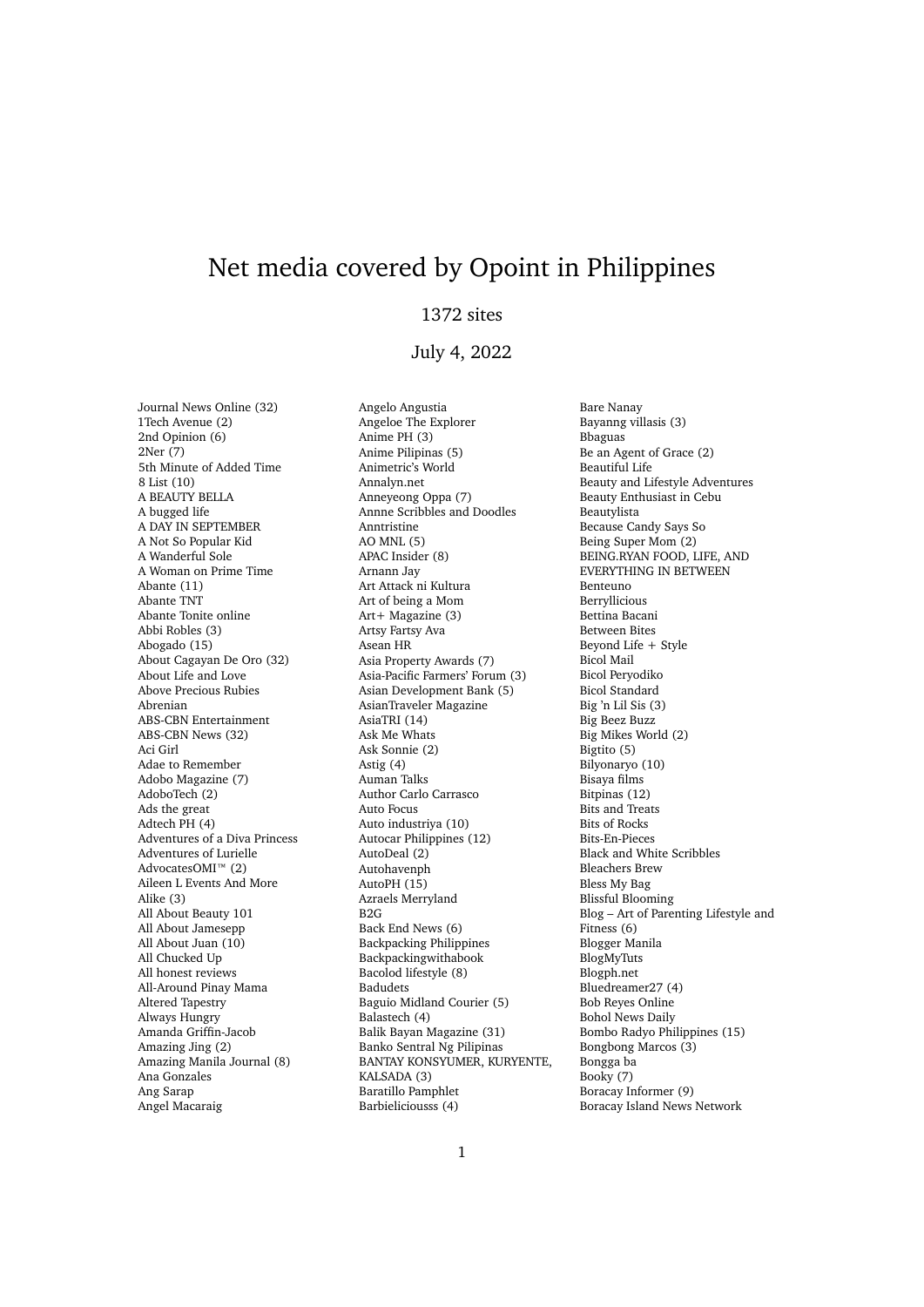## **Opoint Technology** Part of Infomed

Boy Raket Brand Magazine Brand X Bravo Filipino Break My Style Bria (2) BridalPod Bride and Breakfast Brigada News (3) BrownRepublic.net (5) Bubby Luchz Buddybadette (5) Buhay Mommy Buhay OFW (2) Bulakenyo Tech Bulatlat (21) Bulgar Online (6) Bureau of Fire Protection (12) Business Diary (13) Business Mirror (4) Business News Philippines (5) Business Week Mindanao (19) Business World (49) By Jean Yu Byahe at Gimik Byxbuzz C!-Magazine (3) Cabana Calibre Magazine (5) Call Me Kristine Camille Tries to Blog Candy (8) CarGuide.PH Carizzachua Carmudi Insider (6) CDM Wears CDN Digital (27) CDODev (21) Cebu Events Blog Cebu finest (6) Cebucityfied Centre for energy, ecology, and development Chainyan Chan Chan Torres Blog Chasingcuriousalice Check In (9) Checkpoint Cindy Chef Jays Kitchen Cher Cabulas Mindbox Chibi Trips – Ai Travel Chicmix Chikkaness Avenue China Business Chinese Commercial News (10) Chingu To The World (5) Chinoy TV (11) Chip Canonigo Chos Philippines (11) Christine Cloma Chronicles of a Nursing Mom Chronicles of Vanity (2)

Cinema Bravo Cinephilia PH City Government of Muntinlupa Class A (2) Clavel Magazine CleiffordJourney (2) Click Cebu Clickthecity.com (13) Cnn Philippines (12) Coll Buster (2) Colz Vidal Conan Daily (4) Congeniality Tess Congress.gov..ph (2) Connect Manila Cook Magazine (26) Cordillera Express Corner Magazine (6) Cosmo.ph (29) Cosplay PH (4) Couch Wasabi Count ocram (17) Crazy Little Things I Love PH (6) Crownless Ads and Media Cup Community (2) Curly Dianne D'Pocholo (2) Dabawenya Jud! Dad On The Move Daddy OSC Daddy Yashiro's Journal Daddy's Day Out DaddyDoodleDoo Dads Life (2) Dagupan Sunday Punch (10) Daily Gaelley Daily Pedia (16) DALEBACAR Daphne (2) Dashing Mom Davao Bloggers (5) Davao City Life (4) Davao Eagle (5) Davao Geek Hub (19) Davao life (2) Davao Today.com (11) Davaobase DBedalyn.com (7) Deals Pinoy (11) Deeply Chromatic Deliberately Mom Demsangeles Deniese Torres Denise Mallabo (3) Department of Education Department Of Environment&Natural Resources (2) Department of Finance (2) Department of Health (DOH) Department Of Science & Technology (2)

Department of Social Welfare and Development (3) Department of the Interior and Local Government (4) Department Of Tourism Department Of Trade And Industry (2) Designrshub.com (3) DeVitto SixKidsClub Diana the Mama Diane wants to write Digi Ph.com (3) Digital Davao Digital Filipina Digital Life Manila Digital pogi Digital Spy Digitista Dine PH (2) Directions On Web Discovermnl DiscoverPh (9) DIY Travel Philippines (3) Doll Up Mari Dong ho eskapo Dorothytorretijo (2) Dot Daily Dose (8) Dot Property (2) DR on the go Dragon Chatter Dreamer Babble Drew Phillips Photography Drift stories (6) DrinkManila (6) Drowning Equilibriums Dude 4 Food DugomPinoy Dugout Philippines (37) Duldulao Net (2) Dumaguete Info Dwiz Mas Todong Lakas (7) Dyosa the Momma Dzrh News e Lifestyle (6) Eagle News (27) Earthlingorgeous Eastern Securities (2) Eat Well. Travel Often Eatscmt Eatsploration (21) Eazytraveler Eccentri Yet Happy ECompareMo (7) EcoWaste Coalition EDGE Davao (9) EDnything El Nido Resorts Electricmoi (7) eLegal Philippines (29) ElenaCreates Elinessete Elle Anorma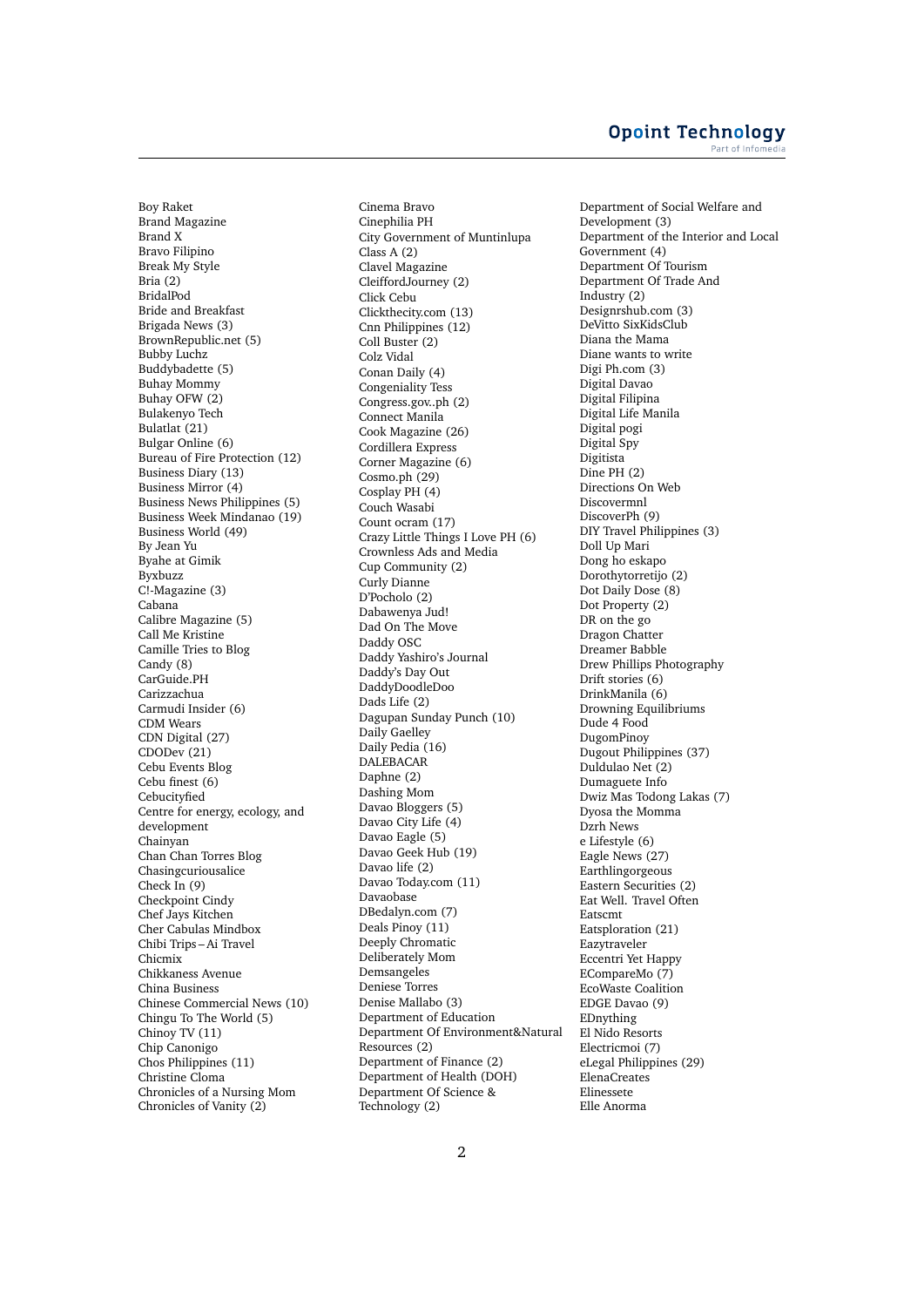Emil Reviews Things (4) Enjoying Wonderful World EntertainmentCity.ph (4) Enzo Luna Erica Yub (11) Escapemanila Esquire Philippines (12) Este News (7) Eunnies Events Management with United Bloggers Every Tech Ever Everyday is an Anniversary Everyday New Page Executivechronicles (8) Exotic Philippines Expat Philippines (7) Experience of a Super Mommy Experiencenegros (5) Eyes on Manila (8) Eyes4Tech  $f/6.3(16)$ Fabmonarch Runner Face Cebu (5) FanboyseO (8) Fashion Network PH (10) Fashion PULIS Feature lloilo (4) Federalland Female Network Filipino Live (8) Filipino Recipes Portal Filipino Wanderlust (4) Film Check PH (3) Film Development Council of the Philippines  $(2)$ Film Police Reviews (10) Finscore Fintech Philippines (7) Fire N Frost Firsttime travels (3) Flavors of Life Flingeros (6) Flip and Dip Flipgeeks FlipScience (8) FNB Report Follow Your Road Food and Drug Admistration (FDA) Food Fanatic by Cla Paliso Food Find Asia Food World Me Foodie (6) Foodie Mumshie Foods on the Spot by Jinkee Umali Foreclosure Phillippines (2) Forty and Beyond Forum on ADB Freebimnl (11) Frenshua From a Distance From This Home Blog (10) Frugal Honey

Fully Housewifed Fun Food Fights Gadget Manila (4) Gadget Pilipinas (5) Gadgets and Tech PH (2) Gadgets Magazine (36) Gadgetshelf (21) Gadgetsidekick Garage (4) Geekschicksten Geeksmatic (5) Geekvape (2) Geeky Kitch Geeky Pinas (5) GeekyFaust (10) Gellesh Gerified Philippines Gerilen and Jer Sons Get Real Post (7) Getaway.PH (11) GG Network (4) Gia Allana (13) GineersNow (35) GirlandBoyThing Gist PH (8) Giz Guide Gizmo Manila (31) Gizmos Globaldailymirror GMANetwork (78) Go Flat Out – The Joy of Driving (16) Go Jackie Go God is Good all the time (3) Gogagah the Philippines Gololy (25) Good Guy Gadgets (11) Good News Manila (12) Good News Pilipinas Googly Gooeys (2) H.B. Fuller (3) Happening PH (4) Happy Pinay HappyFoodies Hatawtabloid (8) Healtee Talk Heaps of Grace Heart 2 Heart HelplinePH Herald Express (27) Hex Mojo (8) Hey Raul (2) Hey, it's Chel Hits And Mrs (24) Homebound Mom Homeiskool (5) Homeschooling is Cool Honda PH (2) Hoppler Real Estate Blog (8) Hospitality News Philippines (6) Hungry Geeks (11) Hungry Travel Duo (12) Hyukta

I am a Dekaphobe I am Aileen (2) I Am Sophia Sanchez I Love Keisha I love to eat IACL-IADC Blog (3) Iambabypanda Iamlovelyboiser Iamspecials Iamthecoffeechic ICE Spot – Insights from Carefree Experience Iconic Manila (14) Ievents Etc (11) Ignition (3) Ikcharmage Iligan Blogger Society Inc. (2) Iligan Daily (5) Illustrado Ilocos Sentinel (8) Iloilo Lifestyle and Features (8) ILOILO: HEART OF THE PHILIPPINES IloiloToday Blog Ilonggo Tech Blog ILuvCebu (2) Iluvrizzag iMoney.ph (4) Indonesia Trip News (24) Industree (10) iNews.ph Infochat (6) InqPOP (16) Inquirer (158) Inquirer Mobility (10) Inquirer Super (21) Insideracing (10) INSLASHOUT2 Institute for Climate and Sustainable Cities (3) Insularlife (9) InterAksyon (6) Investing.com Philippines (11) iOrbitNews (17) Ira is a Vampire (Ira Giorgetti) Istorya (2) It's Kyle Jimenez It's Mem Daddy Ryan Its Me Gracee Its Mommy Jen Ja Miguel Jaja Ramirez Jam Online (24) James Deakin (5) Janina Vela JaypeeOnline (11) JaysonBiadog.net (6) Jazz Runner Jazz Sayings JB Personal & Biz Blog Jellybeans in the City Jeralduy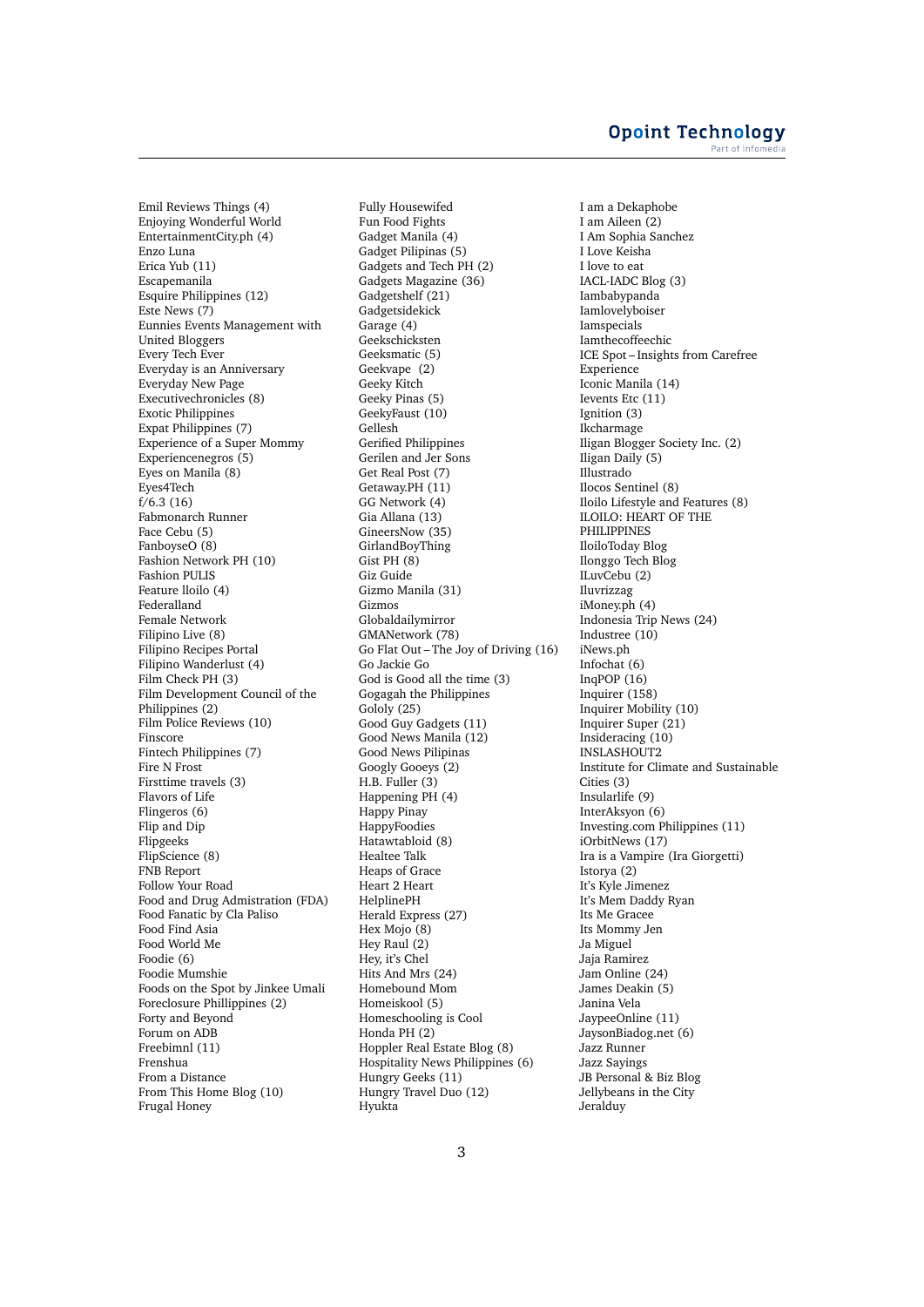Jessica Rules the Universe Jocris Nooks Joei and Me Joel Jaw Andrada (4) Johndappercloser Jona Shares (4) Josephcruzaguilus Journal Online (29) Journey of the Vees Journey Philippines (6) Joyce Pring (2) JP Fenix Juan Philippines Juanderfulpinoy June Real Just Blogging Just Mom Just Passing Thru Just Wandering Kahit Ano Ito Kalami Cebu! Kalusugan (5) Kami (11) KamikazeeGirl Kamryn Abraskin Kanto (7) Kanto Tech (14) Karen Millen (6) Karla Aguas Kasper Talk Kathyvillalon KATOOGA (5) Kawaii Beauty and Lifestyle Keeping Note keiseeeinthecity (4) Kelly misa Kelly Misa Ken Hunts Food Kickspotting (4) Kickstart Magazine (4) Kikay Runner Kikay Sikat Kim in Progress Kimpossibly Gorgeous (4) Kkday Klikd2 KOJI ARSUA Krishgeek Krissy fied Krystle Pingol Kryz Uy Kumagcow Kuripot Journal Kusina Maria (14) Kwento ni Toto (61) L'Officiel Barth (13) L'Officiel Philippines (4) Lagalog Lakadpilipinas Lakwatsera Lovers Lakwatsero (10) Lalamove

Lallys Reflection Lamudi Laptrinhx Latest Chika (20) Lavishly Parsimonious League of Cities of the Philippines (3) Lecture-sans-frontieres.blogspot.com Legen Czari Lemi Redefine Travel LemonGreenTea Levyousa Leyte Samar Daily News (4) Lhyzie Bongon Libre Zona Life in this Wonderful World Life is Kulayful Life of Chii Life, Day by Day Lifeandstyletoday Lifeisbeyeeutiful (2) Lifestyle Asia (6) Lifestyle Bucket Lifestyle Bulletin Lifestyle in PH Lifestyle on Wheels (4) LifestylePlusph Lilystars Records LINEAL (3) LionhearTV (20) Lipsticks X Lenses (3) Little Miss Kessa Live Love Laugh LiveScores PH Living Marjorney LoopMe Philippines Louie Denver Louise in the House Love Elisha Love Teacher Angel Loveeatwander (9) Lovettejam Loving and Loving Philippines (17) Loving Sunshine Lucerne Luxe (4) Lucky Citrine Lush Angel Lydel D Mac's IT Trend Made It Through Mum Magma News (2) Mago Tours Maharlika News (14) Maharlika Tv (29) Make up by Bambi Making Trendz (7) Malaya Business Insight (26) Malayan Malotmrm COM (2) Mama G Mama Miah! Mamanee's Nest MaMeMiMommy (8)

Manila Bulletin Online (69) Manila Business Daily (2) Manila channel Manila Feed (2) Manila For kids (3) Manila Life Manila Mag (13) Manila Metro (4) Manila Millenial Manila Mommy Manila News (15) Manila News (6) Manila On Sale Manila Republic (6) Manila Shaker (22) Manila Shopper MANILA SOCIETY Manila Spoon Manila Standard (91) Manila STV (8) Manila Today (2) Manila Viral PH (47) Manilenyo Mantle Magazine (27) Marche Maria Victoria Lifestyle Secrets Marilen Styles Marino World (2) Market Manila Marketech Apac (11) Martin Rules Marvin Germo (2) MasterCitizen's Blog (13) Math and Multimedia Matts Cradle Maxine Marcelino Mayniladwater Mb Life (7) Mea in Bacolod (2) Meant to Go Media Mom Manila Meg Luna | Beauty & Lifestyle Blog Mega: One Mega (12) MegaBites (15) Mellow 94.7 FM Online Melo Acuna Reports Meowxirose Mermaid in Stilettos Merry Mommy May Metro Cagayan de Oro Metro Cebu (4) Metro Lifestyle Metro News Central (14) Metro Staycation (2) Metro Style (26) Metropoler Metroscene (10) Micheal Lagcao (2) Mikaela Martinez Mikki Galang Millette Sison Minda News (13)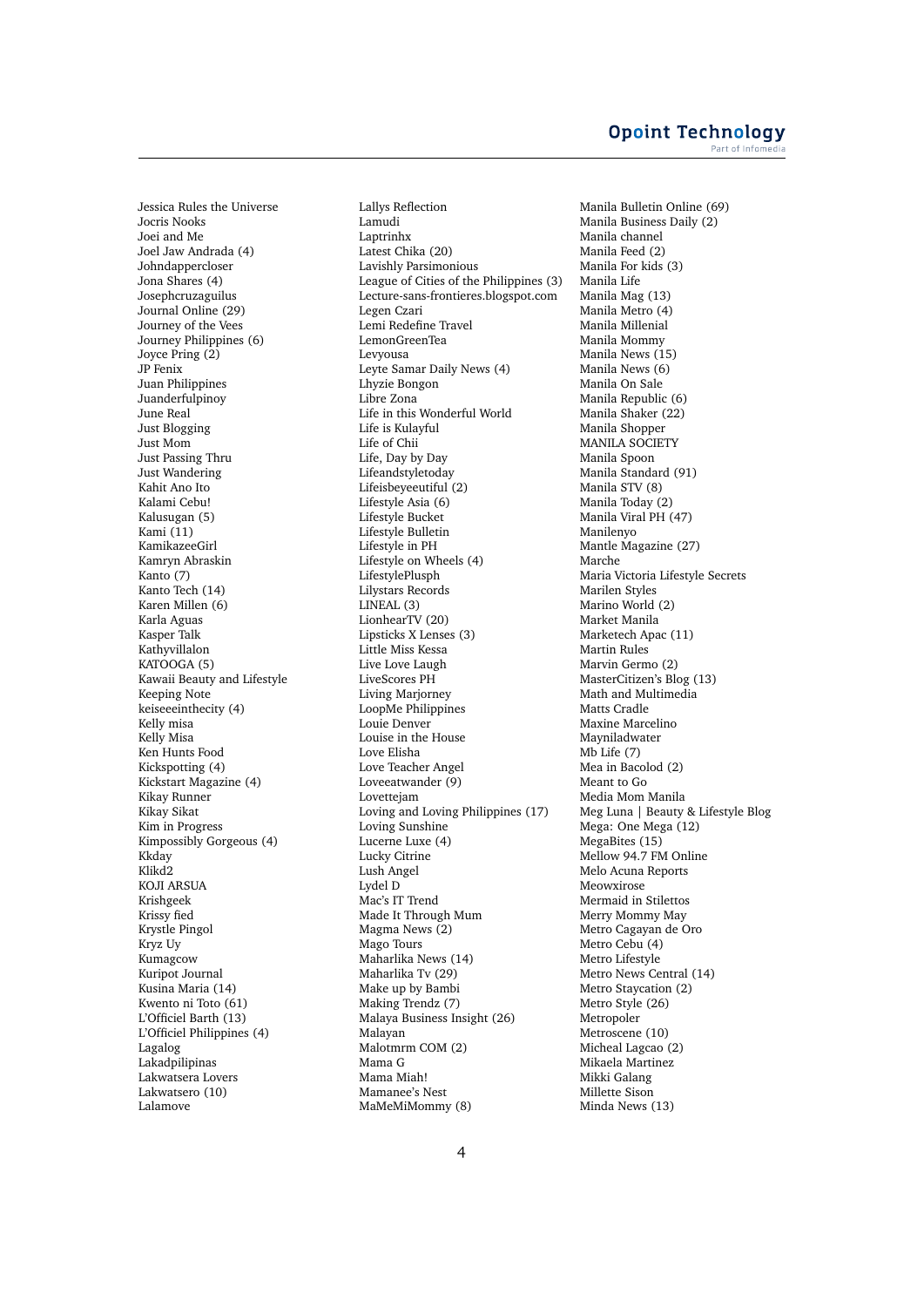Mindanao Daily News (24) Mindanao Examiner Mindanao Gold Star Daily (17) Mindanaotimes (10) Mines and Geosciences Bureau Misis Tagle Miss Shopcoholic Miss Valerie Tan **Misstheerious** mixofeverything.net Mnl Today.ph  $(7)$ Mobile ID World (4) Modern Journal Trends (10) Modern Parenting (6) Mom of 4 SC Mom Online Mag Mom's Shout Out Mom's Venture Momaye (6) Momcenter (9) Momi Shares MomLovePassion (10) Momma Lee Adventures Mommshies (20) Mommshies Mommy After Work Mommy Belle PH (3) Mommy Blogger Sigrid Mommy Bloggers Philippines Mommy Comper Mommy Diaries Mommy Erika Jane Mommy Fleur Mommy Gone Bloggin Mommy Joyce Shares (6) Mommy Kach Mommy Kath's Lifestyle Bulletin Mommy Lace Mommy Levy Mommy Moments Mommy Moments PH Mommy Mundo Mommy Peach Mommy Pehpot Mommy Plannerista Mommy Practicality Mommy Raburichan Mommy Rockin IN Style Mommy Strawberries Mommy Tots Mommy Van (4) Mommy Vim's Mommy's Day Out Mommy's MAG Life (69) Momon Duty (2) Monchster Chronicles (6) Mondenissin Moneymax (9) MoneySense (4) Monthly Agriculture (19) Morena Mom Motherhood and Foodie Journey

Moto Deal (5) Moto Ph (22) Motopinas.com (3) Motor Tech (2) Motorcycle Philippines Motoring (7) Motoring Today (4) MOTOURISMO (7) Mr. Senero Diaries (5) Mrs A Mrs Enero Mrs. Wise (8) MrsMommyHolic Ms. Ella Perez Much Love, Mommy MultiSport (27) Mum Writes Musings of a Suzie My Blog Sense My Davao City (10) My Little World by Mommy Rackell My Lucid Intervals (2) My Mom Friday My Movie World My Wonder Mom My World Mommy Anna MyCebu.ph (10) Myjuicynet (26) MyKiRu IsYuSeRo (8) Natural Health PH (2) Ndbc News (25) Ndrrmc NegoSentro (28) NegosyoIdeas Negros Daily Bulletin (11) Nerdylazo.com (7) News Bytes Philippines (18) News Feed (9) News Fort (9) News in the Philippines (5) News Patrol (29) News5 (2) NewsKo (8) Newspaper.ph (27) Newsworthy Ph Nhagzventures Nhengs Wonderland Nicole Ortega Ning4u Nognog in the City Noisy Noisy Man (9) Noli Soli (20) Nomadic Experiences Normannorman Now Pinay Noypi Lifestyle NoypiGeeks (6) NseaVoice (4) Nursing Crib (2) Nutricia NY MInute Now Nylon Manila

Oc Craft Occasions of Joy Off-Duty Mama Office of the Ombudsman (2) Office of the Presidential Communication Office (3) Official Gazette ofwguide.com Oh My Buhay (2) Ohmski OHOHLEO Omgluie On the Spotlight! One Big Bite One Mega (18) One More Game (4) One News PH (6) One Proud Momma (10) Online Geek Chick Opus Macchina Orange Magazine (20) Otaku Play PH Otakultura (5) Our Awesome Planet Our Family Out of Town Pageanthology\_101 PageOne.ph (9) Pages Pages Flipper Pal Raine Palabas Tayo (12) Palawan Daily News (6) Palawan News (20) Panay News (31) Paradigma Passions of SAHM Patches Of Life (18) Patparazzi Ph (2) Patty Villegas Paula Pinkikay's World Pelikula Mania People Asia (13) People's Daily Forum Peoples Balita Pep (5) Pepper Peps Lifestyle Perks Be With You Pet Impressions Petite Momma's World (6) PH TRAVEL EXPRESS Ph.Msn News (28) Phantasm (44) Phiippine Asian News Today (16) Phil Boxing (2) Philexmining (2) PhilHealth Philippie Real Estate Philippine Airlines (12) Philippine Barefoot Marathoner Philippine Coast Guard (3)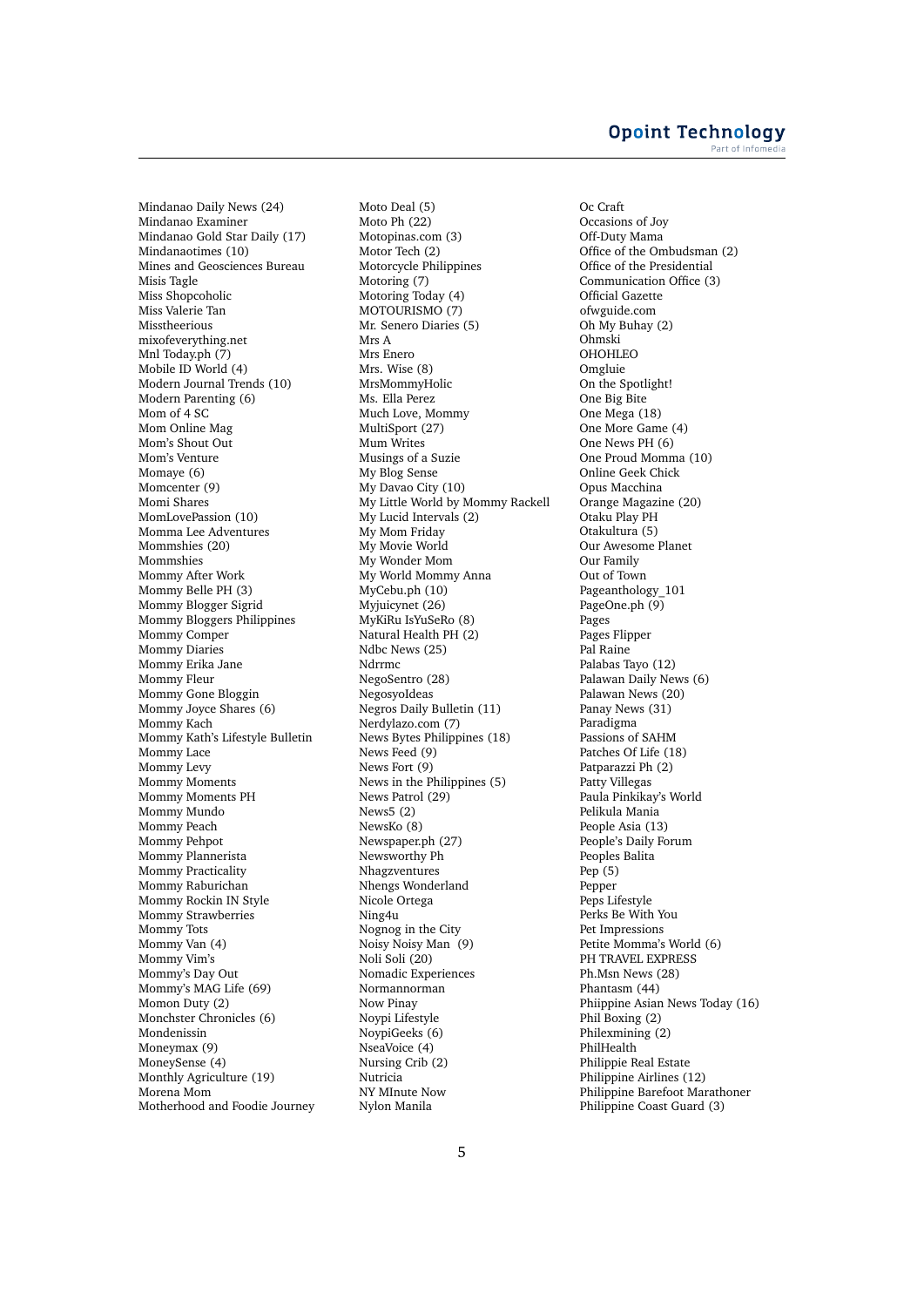Philippine Commission On Women Philippine Daily Inquirer Philippine Drug Enforcement Agency Philippine Financial News (6) Philippine Information Technology Organization (2) Philippine Lifestyle News Philippine Lifestyle News Philippine National Police (2) Philippine News (9) Philippine Post Blog (15) Philippine Primer (9) Philippine Red Cross Philippine Resources (9) Philippine Rugby Football Union Philippine Statistics Authority (2) Philippine Travel Forum Philippines Business News (6) Philippines Defense News (8) Philippines Graphic (12) Philippines News Agency (17) Philkotse.com (11) PhilNews PhilPar (2) Philstar (163) Phoebeann PIA (2) Pigging Out on Sundays Pika pika Pilipinas Daily (16) Pilipinas Popcorn (25) Pilipino Mirror (12) Pinas Trippings Pinay Ads (8) Pinay Mommy Lifestyle Pinay Mommy Online Pinay Traveller Pinayaventures Pink Flushed Cheeks Pink Heart String (2) Pinoy Adventurista Pinoy Athletics Pinoy bisnes Ideas (10) Pinoy Fitness (9) Pinoy Manila (10) Pinoy Metro Geek (33) Pinoy On The Road Pinoy Pie Pinoy Publiko (18) Pinoy Rig Enthusiasts (5) Pinoy Screen Cast Pinoy Tech Blog Pinoy Techno Guide (4) Pinoy Top Tens (16) Pinoy Travel Freak Pinoy Trending (8) PinoyFeeds (9) PinoyGamer (3) PinoyMoneyTalk (5) Pinoyopolis.com (8) PinoyPartPicker (7) PinoyTechSaga (5)

Pisceanrat (13) Play Eat Easy Police Files! Tonite (7) Politico – PH (23) Politics Showbic Reactions Politiko (11) Politiko Metro Manila (4) Pop Culture Crusader POPCOM Popmachine Portcalls (9) Posh Possibilities (7) Positively Filipino (4) Power Philippines (5) PR in the Philippines (6) Praktikal Manual Preen.ph (8) Prelel Dares to Dream Press.ph PRessence Now PressOnePH (8) Pretty Darn Fit Preview (7) Products Blog Project Me Project Vanity (2) Property Report PH (5) PropertyFindsAsia (3) Pru Life UK PTV News Pulp (2) Pulseasia Punjetry.wordpress Punto! Central Luzon (8) Pure Entertainment News Purple Pieces (3) Purple Princess Playground Pusang kalye (5) Qlick Tech (2) Queen Cebu (2) Queen City Cebu (2) Queenofallyousee RachFeed (8) RaconteurPH (6) Radyo Pilipinas (6) Rain de Ocampo Random Republika (19) Rank the Mag (9) Rappler (243) Rare Vanity Ready Gadget Go (4) Real Estate Blog PH Real Living Philippines (5) Real World Drive (2) Recycle Bin of a Middle Child Red Hot Singapore (15) Reel Advice (5) ReigningStill RELX Philippines Remate (21) Reportr World (2) Revu (8)

ReZirb (7) Ria Recommends (5) Ricoh Rider Ph Studios RMA News (10) RMN Rochelle Rivera Rockstarmomma Rolled into One Mom Ron Not The DJ Ronie The Trubist (7) Rookie Mommy Roxanne Lacap RPN Rayo Ronda (29) Ruby's Precious Moments (15) Ruel Umali Photography (2) Runner Rocky Ruth dela Cruz Sacha Chua Saksi Ngayon (17) Salezone Philippines Samar News.com Samut-Sari San Miguel Corporation Sand Under My Feet SarWrites (11) Sassy Prudent Housewife Say It, Nessie Scitech and Digital (12) SciTech World News (8) Scout Magazine (14) Sea Wave Seafarer's Wife Diaries Search Results Balita News Tabloid (11) Seatsfortwo Securities and Exchange Commission Senate of the Philippines (2) Senyorita Seraphimnotes Shannena! (3) She Sings Beauty (4) She's The Mom Sheenalovessunsets SHELLWANDERS (9) Shens Addiction Sherfriends Shescapade (10) ShopBack Philippines Shopgirl Jen Shut up and write Sight Avenue Sigrid Says Blog Simply Rins Single Mom Super Mom Siranglente (63) SLAMonline Philippines Slvrdlphn SM Investments Corporation (3) SM Supermalls (3) Smart Parenting (25) smile (13)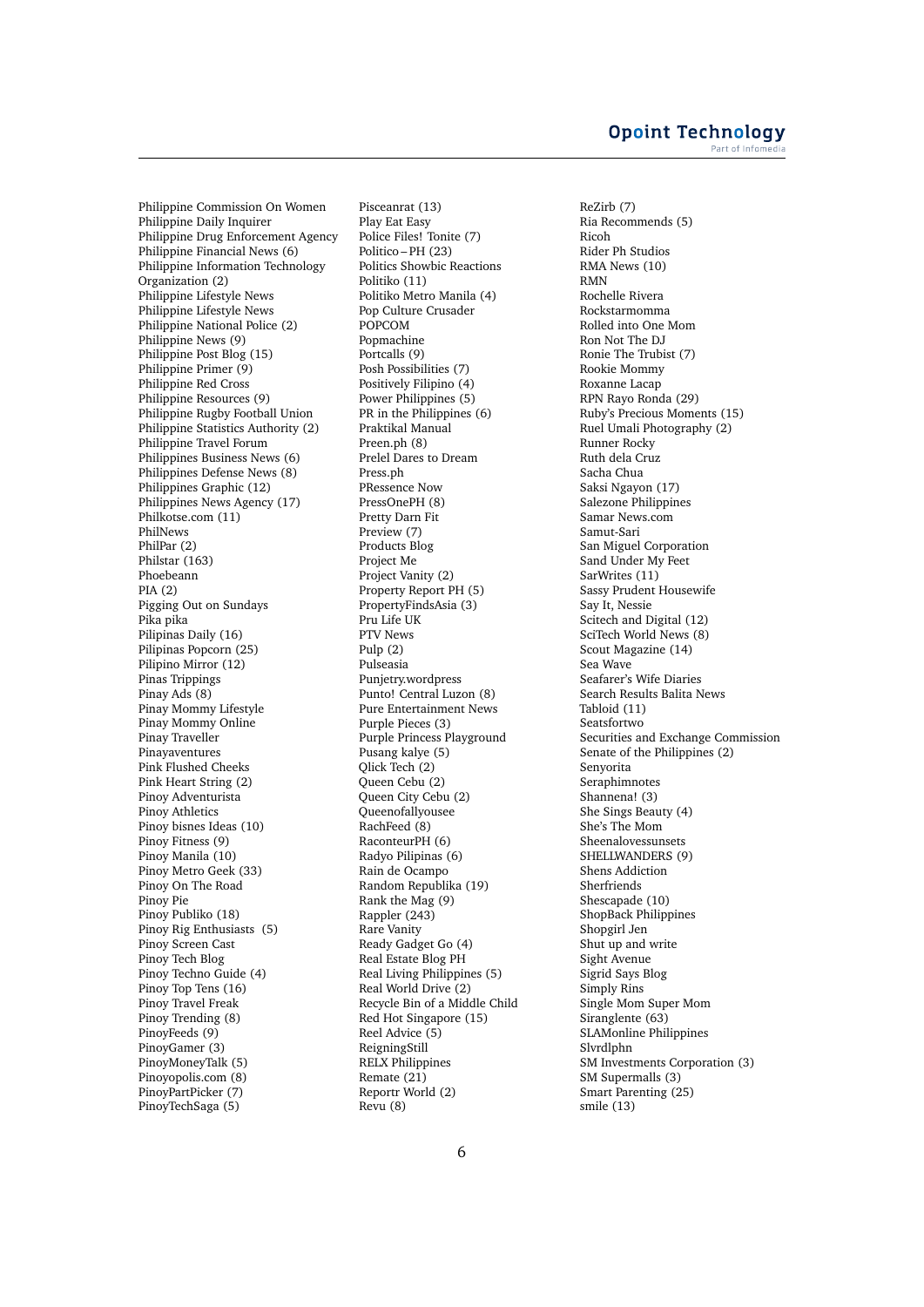SMNI News Channel (7) Snapped and Scribbed (10) Snaps And Ganaps (7) Sole Movement (6) Solid State Now Solitary Wanderer Sound Check Manila South of Metro (11) Speed Magazine (5) Spin.ph (8) Spot.ph (20) Spotted Philippines (29) SSI Life (6) Stacey Lee Star Cinema (3) Starmometer (12) Starring (4) Stef The Momma Stephanie Zubiri Street Talk Philippines Stu Traveled Stylish Magazine (8) Subic Bay News (12) SubSelfie (2) SugarSmile Sugbo.ph Sulit Tech Reviews (5) Summit Media Sunday Punch (12) Sunlife Sunlife Sunstar Daily (19) Sunstar Weekend (2) Super Morgy (6) Supreme Court of the Philippines (2) SwirlingOverCoffee (12) Tabloid Philippines Takbo.ph (6) Take Off Philippines Tales From The Tummy Tansyong Targeted News Service (27) Taste By Cebu PH (9) Teach With Joy Teal PH (12) Team PCheng Tech And Innovations Tech and Lifestyle Journal (7) Tech Broll (12) Tech glimpse Tech Motor Sport Blog Tech Patrol (2) Tech Pilipinas (23) Tech Sabado (7) TechBeatph.com (18) TechG3 (6) Techie Gadgets (17) Technivore (6) Techno Rush Technobaboy Technolady Techolo

TechPinas TechPorn (26) TekArcade TekArcade Tekkie Pinas TeknoGadyet Telco News Tempo Tempo Timor (9) Tere Say Tet Events Tribune (13) Tfa Commercial Realty (3) The 24 Hour Mommy The Adobo Chronicles The Angliongtos The Asian Parent (7) The Bag Hag Diaries The Baker Wanderer The Bandwagon Chic The Beauty Junkee THE BLUE INK (2) The Bohol Chronicle (8) The Bull Runner The Bulletin Time (5) The Busy Queen P (14) The canDIshhh tales The Cebuano (5) The Cebuano extra (4) The Chinitosanti Chronicles The City Rat The City Roamer The Curious Mom The Daily Guardian (10) The Daily Herald (7) The Daily Manila Shimbun (11) The Daily Posh (4) The Daily Tribune (41) The Dentist is Out The Diaries of Mesmerizing Margrette The Diarist.ph (9) The Events Tribune (6) The Explorer's Channel The Fat Kid Inside (6) The Film Geek Guy (5) The Flower Duet The Food Alphabet The Food and Travel Buff The Foor Scout The Frenchraisins (3) The Girl on TV (7) The Global Filipino (4) The Go Mom's Blog The GUIDON (5) The Happy Trip The Healthy Press Daily (6) The Hungry Chef The Hungry Employee The Hungry Geek (5) The Hungry Kat The Hungry Traveler PH (6) The Intersections and Beyond

The Jerny (5) The Kevin Pableo The Kitchen Goddess Files The Kitchen Mom by Dhess The LaSallian (6) The Life Chaser The Lifestyle Avenue The Lifestyle Portal The Lifestyle Project PH The Little Binger (6) The Lost Boy Lloyd The Luzon Daily (9) The Macho Mom The Manila Post (7) The Manila Times (23) The Meridian Post The Metro Vibe The Mindanao Life (17) The Missus v The Modern Creatures (7) The Modern Momma PH (9) The Momma Chronicles The National Economic and Development Authority The Newsmakers (4) The Peach Kitchen The Philippine Business and News (8) The Philippine Online Student Tambayan (28) The Philippine Post The Philippine Star L!fe (23) The Pickiest Eater The Pinay Solo Backpacker (8) The Poor Traveler The Pop Blog The PR Circuit The Pretty Prince The Prim Queen The Prudent Mama Ph The Rainbow Star The Real Estate Group Philippines (2) The Rebel Sweetheart The Red Circle (11) The Rod Magaru Show The Sinjin Pineda The SlickMaters Files The Spoiled Mummy The Style Cat The Summit Express The Sun Monitor (16) The Super Momma The Tech Gamer The Technoclast (2) The Tottering Mama The Traveling Nomad (17) The Tummy Train The Tummy Traveler The Urban Roamer The Varsitarian (12) The Village Connect (8) The Visayas Journal (21) The Voice Newsweekly